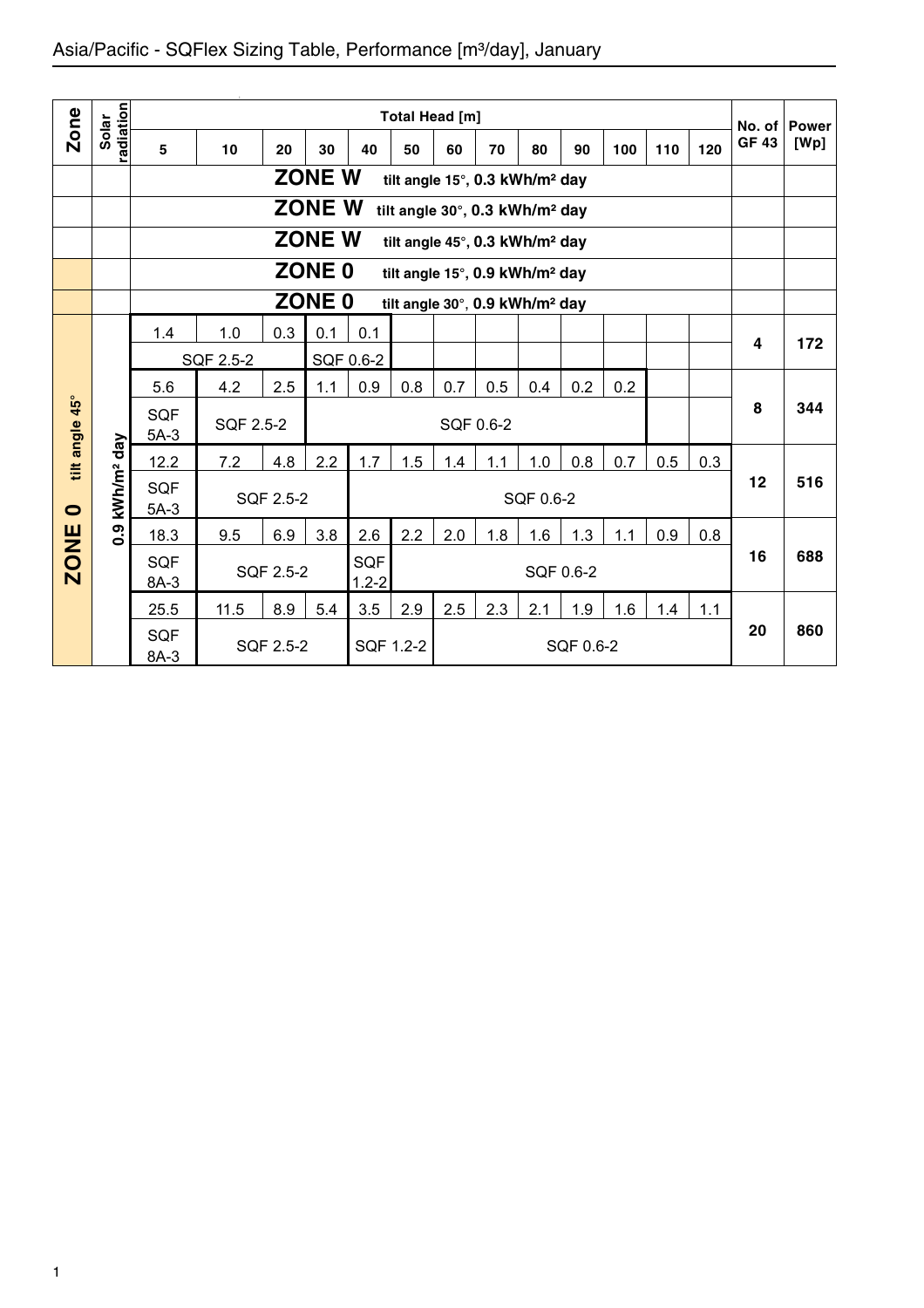| <b>Zone</b>          |                            |                      |                                            |           |           |           | Total Head [m] |           |           |     |           |           |           |                  | No. of       | <b>Power</b> |
|----------------------|----------------------------|----------------------|--------------------------------------------|-----------|-----------|-----------|----------------|-----------|-----------|-----|-----------|-----------|-----------|------------------|--------------|--------------|
|                      | radiation<br>Solar         | 5                    | 10                                         | 20        | 30        | 40        | 50             | 60        | 70        | 80  | 90        | 100       | 110       | 120              | <b>GF 43</b> | [Wp]         |
|                      |                            |                      |                                            |           |           |           |                |           |           |     |           |           |           |                  | 4            | 172          |
| tilt angle 15°       |                            |                      |                                            |           |           |           |                |           |           |     |           |           |           |                  | 8            | 344          |
| $\blacktriangleleft$ |                            |                      |                                            |           |           |           | Not actual     |           |           |     |           |           |           |                  | 12           | 516          |
| <b>ZONE</b>          |                            |                      |                                            |           |           |           |                |           |           |     |           |           |           |                  | 16           | 688          |
|                      |                            |                      |                                            |           |           |           |                |           |           |     |           |           |           |                  | 20           | 860          |
|                      |                            | 2.1                  | 1.5                                        | 0.7       | 0.3       | 0.2       | 0.1            | 0.1       |           |     |           |           |           |                  | 4            | 172          |
|                      |                            |                      | SQF 2.5-2                                  |           |           |           | SQF 0.6-2      |           |           |     |           |           |           |                  |              |              |
| tilt angle 30°       |                            | 8.1<br><b>SQF</b>    | 5.6                                        | 3.5       | 1.5       | 1.3       | 1.1            | 1.0       | 0.8       | 0.6 | 0.5       | 0.3       | 0.1       | 0.1              | 8            | 344          |
|                      |                            | $5A-3$               | SQF 2.5-2                                  |           |           |           |                |           | SQF 0.6-2 |     |           |           |           |                  |              |              |
|                      |                            | 16.4                 | 9.1                                        | 6.2       | 3.2       | 2.3       | 2.0            | 1.8       | 1.6       | 1.4 | 1.2       | 1.0       | 0.7       | 0.5              | 12           | 516          |
| $\blacktriangleleft$ |                            | SQF<br>$5A-3$        | SQF<br>SQF 2.5-2<br>SQF 0.6-2<br>$1.2 - 2$ |           |           |           |                |           |           |     |           |           |           |                  |              |              |
|                      |                            | 24.7                 | 12.1                                       | 8.9       | 5.2       | 3.5       | 2.8            | 2.5       | 2.2       | 2.0 | 1.8       | 1.6       | 1.3       | 1.1              |              |              |
| <b>ZONE</b>          | 1.5 kWh/m <sup>2</sup> day | SQF<br>8A-3          |                                            | SQF 2.5-2 |           | SQF 1.2-2 |                |           | SQF 0.6-2 |     |           |           | 16        | 688              |              |              |
|                      |                            | 32.4                 | 14.6                                       | 11.2      | 7.0       | 4.7       | 3.8            | 3.2       | 2.9       | 2.6 | 2.4       | 2.1       | 1.9       | 1.6              |              |              |
|                      |                            | <b>SQF</b><br>$8A-3$ |                                            | SQF 2.5-2 |           |           | SQF 1.2-2      |           |           |     |           | SQF 0.6-2 |           |                  | 20           | 860          |
|                      |                            | 7.4                  | 5.3                                        | 3.3       | 1.4       | 1.2       | 1.0            | 0.9       | 0.7       | 0.6 | 0.4       | 0.3       | 0.1       |                  |              |              |
|                      |                            | <b>SQF</b><br>$5A-3$ | SQF 2.5-2                                  |           |           |           |                |           | SQF 0.6-2 |     |           |           |           |                  | 4            | 172          |
|                      |                            | 23.1                 | 11.4                                       | 8.3       | 4.8       | 3.2       | 2.6            | 2.4       | 2.1       | 1.9 | 1.7       | 1.5       | 1.2       | 1.0              |              |              |
| tilt angle 45°       |                            | SQF<br>8A-3          |                                            | SQF 2.5-2 |           |           | SQF 1.2-2      |           |           |     | SQF 0.6-2 |           |           |                  | 8            | 344          |
|                      |                            | 37.2                 | 17.6                                       | 12.6      | 8.3       | 5.8       | 4.5            | 3.9       | 3.2       | 3.0 | 2.7       | 2.5       | 2.2       | 2.0              |              |              |
| ⋖                    |                            | <b>SQF</b><br>8A-3   | <b>SQF</b><br>$5A-3$                       |           | SQF 2.5-2 |           |                | SQF 1.2-2 |           |     |           | SQF 0.6-2 |           |                  | 12           | 516          |
|                      |                            | 50.7                 | 25.2                                       | 15.5      | 11.7      | 8.5       | 6.5            | 5.4       | 4.7       | 4.0 | 3.4       | 3.2       | 2.9       | 2.7              |              |              |
| <b>ZONE</b>          |                            | SQF<br>14A-3         | SQF<br>$5A-3$                              |           |           | SQF 2.5-2 |                |           | SQF 1.2-2 |     |           |           | SQF 0.6-2 |                  | 16           | 688          |
|                      |                            | 61.8                 | 31.5                                       | 17.1      | 14.1      | 11.1      | 8.8            | 6.8       | 5.8       | 5.3 | 4.6       | 4.0       | 3.4       | 3.1              |              |              |
|                      |                            | SQF<br>14A-3         | SQF<br>$5A-3$                              |           |           | SQF 2.5-2 |                |           |           |     | SQF 1.2-2 |           |           | SQF<br>$0.6 - 2$ | 20           | 860          |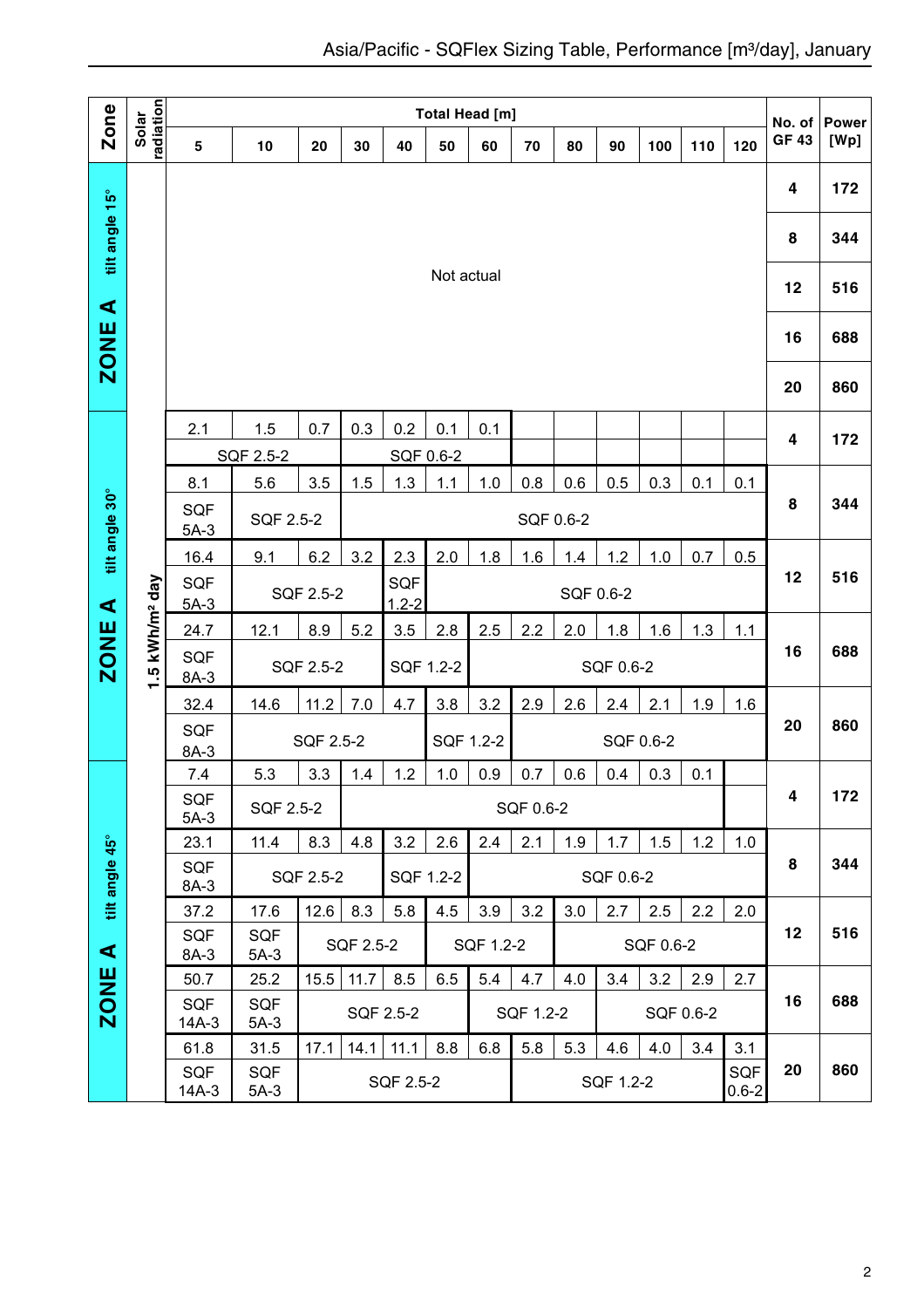## Asia/Pacific - SQFlex Sizing Table, Performance [m3/day], January

|                         |                        |                       |                      |               |           |                  | Total Head [m] |           |           |           |           |           |           |     | No. of       | <b>Power</b> |
|-------------------------|------------------------|-----------------------|----------------------|---------------|-----------|------------------|----------------|-----------|-----------|-----------|-----------|-----------|-----------|-----|--------------|--------------|
| Zone                    | radiation<br>Solar     | 5                     | 10                   | 20            | 30        | 40               | 50             | 60        | 70        | 80        | 90        | 100       | 110       | 120 | <b>GF 43</b> | [Wp]         |
|                         |                        | 2.9                   | 2.1                  | 0.9           | 0.5       | 0.3              | 0.2            | 0.1       | 0.1       |           |           |           |           |     | 4            | 172          |
|                         |                        |                       | SQF 2.5-2            |               |           |                  | SQF 0.6-2      |           |           |           |           |           |           |     |              |              |
|                         |                        | 10.8                  | 6.9                  | 4.3           | 1.8       | 1.6              | 1.4            | 1.2       | 1.0       | 0.8       | 0.6       | 0.5       | 0.3       | 0.1 |              |              |
| tilt angle 15°          |                        | <b>SQF</b><br>$5A-3$  | SQF 2.5-2            |               |           |                  |                |           | SQF 0.6-2 |           |           |           |           |     | 8            | 344          |
|                         |                        | 19.9                  | 10.9                 | 7.7           | 4.0       | 2.8              | 2.4            | 2.2       | 1.9       | 1.7       | 1.5       | 1.3       | 1.0       | 0.7 |              |              |
| $\mathbf{m}$            |                        | <b>SQF</b><br>$5A-3$  |                      | SQF 2.5-2     |           | SQF<br>$1.2 - 2$ |                |           |           |           | SQF 0.6-2 |           |           |     | 12           | 516          |
|                         |                        | 30.3                  | 14.1                 | 10.7          | 6.5       | 4.2              | 3.4            | 3.1       | 2.8       | 2.5       | 2.2       | 1.9       | 1.7       | 1.4 |              |              |
| <b>ZONE</b>             |                        | <b>SQF</b><br>$8A-3$  |                      | SQF 2.5-2     |           | SQF 1.2-2        |                |           |           |           | SQF 0.6-2 |           |           |     | 16           | 688          |
|                         |                        | 39.8                  | 17.7                 | 13.3          | 8.8       | 5.8              | 4.7            | 3.9       | 3.5       | 3.2       | 2.9       | 2.7       | 2.3       | 2.0 |              |              |
|                         |                        | <b>SQF</b><br>8A-3    | <b>SQF</b><br>$5A-3$ |               | SQF 2.5-2 |                  | SQF 1.2-2      |           |           |           |           | SQF 0.6-2 |           |     | 20           | 860          |
|                         |                        | 4.7                   | 3.6                  | 2.0           | 0.9       | 0.7              | 0.6            | 0.5       | 0.3       | 0.2       | 0.1       |           |           |     |              |              |
|                         |                        |                       | SQF 2.5-2            |               |           |                  |                | SQF 0.6-2 |           |           |           |           |           |     | 4            | 172          |
|                         |                        | 16.4                  | 9.2                  | 6.3           | 3.2       | 2.3              | 2.0            | 1.8       | 1.6       | 1.4       | 1.2       | 1.0       | 0.7       | 0.5 |              |              |
| tilt angle 30°          |                        | SQF                   |                      | SQF 2.5-2     |           | SQF              |                |           |           | SQF 0.6-2 |           |           |           |     | 8            | 344          |
|                         |                        | $5A-3$<br>28.6        | 13.5                 | 10.2          | 6.1       | $1.2 - 2$<br>4.0 | 3.3            | 2.9       | 2.6       | 2.3       | 2.1       | 1.9       | 1.6       | 1.4 |              |              |
|                         | kWh/m <sup>2</sup> day | <b>SQF</b>            |                      |               |           |                  |                |           |           |           |           |           |           |     | 12           | 516          |
| $\mathbf{m}$            |                        | 8A-3                  |                      | SQF 2.5-2     |           | SQF 1.2-2        |                |           |           |           | SQF 0.6-2 |           |           |     |              |              |
|                         | 2.0                    | 40.3                  | 18.8                 | 13.5          | 9.1       | 6.2              | 4.8            | 4.1       | 3.4       | 3.2       | 3.0       | 2.7       | 2.3       | 2.1 |              |              |
| <b>ZONE</b>             |                        | SQF<br>$8A-3$         | <b>SQF</b><br>$5A-3$ |               | SQF 2.5-2 |                  | SQF 1.2-2      |           |           |           |           | SQF 0.6-2 |           |     | 16           | 688          |
|                         |                        | 50.3                  | 24.9                 | 15.9          | 11.7      | 8.4              | 6.3            | 5.4       | 4.6       | 3.9       | 3.5       | 3.3       | 3.0       | 2.7 |              |              |
|                         |                        | <b>SQF</b>            | <b>SQF</b>           |               |           | SQF 2.5-2        |                |           | SQF 1.2-2 |           |           |           | SQF 0.6-2 |     | 20           | 860          |
|                         |                        | $14A-3$<br>15.5       | $5A-3$<br>8.7        | 5.9           | 2.9       | 2.1              | 1.9            | 1.7       | 1.5       | 1.3       | 1.1       | 0.9       | 0.7       | 0.5 |              |              |
|                         |                        | SQF                   |                      | SQF 2.5-2     |           | <b>SQF</b>       |                |           |           |           | SQF 0.6-2 |           |           |     | 4            | 172          |
|                         |                        | $5A-3$                |                      |               |           | $1.2 - 2$        |                |           |           |           |           |           |           |     |              |              |
|                         |                        | 38.2<br><b>SQF</b>    | 17.7<br><b>SQF</b>   | 12.9          | 8.5       | 5.8              | 4.5            | 3.9       | 3.3       | 3.1       | 2.8       | 2.5       | 2.2       | 2.0 | 8            | 344          |
| tilt angle 45°          |                        | 8A-3                  | 5A-3                 |               | SQF 2.5-2 |                  | SQF 1.2-2      |           |           |           |           | SQF 0.6-2 |           |     |              |              |
|                         |                        | 57.9                  | 29.1                 | 16.9          | 13.4      | 10.0             | 7.7            | 6.3       | 5.5       | 4.7       | 4.0       | 3.5       | 3.3       | 3.0 |              |              |
| $\mathbf{m}$            |                        | <b>SQF</b><br>$14A-3$ | <b>SQF</b><br>$5A-3$ |               |           | SQF 2.5-2        |                |           |           | SQF 1.2-2 |           |           | SQF 0.6-2 |     | 12           | 516          |
| $\frac{1}{2}$           |                        | 74.2                  | 41.2                 | 20.3          | 16.0      | 13.5             | 11.1           | 8.8       | 6.9       | 6.3       | 5.6       | 5.1       | 4.5       | 3.9 |              |              |
| $\overline{\mathbf{C}}$ |                        | <b>SQF 14A-3</b>      |                      | SQF<br>$5A-6$ |           | SQF 2.5-2        |                |           |           |           |           | SQF 1.2-2 |           |     | 16           | 688          |
|                         |                        | 87.1                  | 53.9                 | 26.8          | 17.3      | 15.3             | 13.4           | 11.5      | 9.2       | 7.2       | 6.5       | 6.1       | 5.5       | 5.1 |              |              |
|                         |                        | <b>SQF 14A-3</b>      |                      | SQF<br>$5A-6$ |           |                  | SQF 2.5-2      |           |           |           |           |           | SQF 1.2-2 |     | 20           | 860          |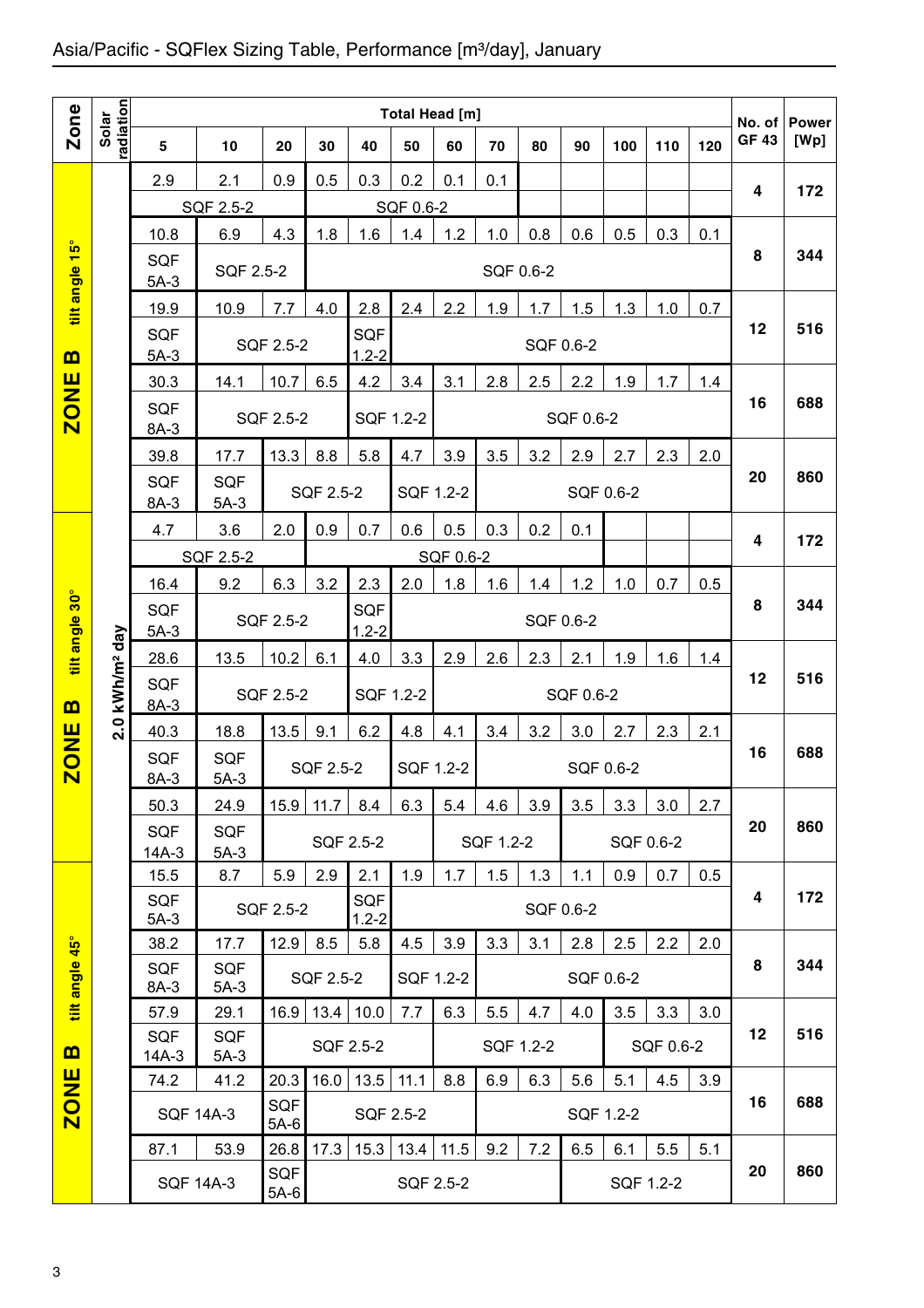|                |                                 |                         |                      |                      |                  |                         | Total Head [m] |           |           |      |           |           |           |                         | No. of       | <b>Power</b> |
|----------------|---------------------------------|-------------------------|----------------------|----------------------|------------------|-------------------------|----------------|-----------|-----------|------|-----------|-----------|-----------|-------------------------|--------------|--------------|
| Zone           | Solar<br>radiation              | 5                       | 10                   | 20                   | 30               | 40                      | 50             | 60        | 70        | 80   | 90        | 100       | 110       | 120                     | <b>GF 43</b> | [Wp]         |
|                |                                 | 5.0                     | 4.0                  | 2.2                  | 1.1              | 0.8                     | 0.7            | 0.6       | 0.4       | 0.2  | 0.1       |           |           |                         | 4            | 172          |
|                |                                 |                         | SQF 2.5-2            |                      |                  |                         |                | SQF 0.6-2 |           |      |           |           |           |                         |              |              |
|                |                                 | 17.6                    | 10.0                 | 6.9                  | 3.5              | 2.5                     | 2.2            | 2.0       | 1.7       | 1.5  | 1.3       | 1.1       | 0.8       | 0.6                     |              |              |
| tilt angle 15° |                                 | <b>SQF</b><br>$5A-3$    |                      | SQF 2.5-2            |                  | <b>SQF</b><br>$1.2 - 2$ |                |           |           |      | SQF 0.6-2 |           |           |                         | 8            | 344          |
|                |                                 | 31.5                    | 14.5                 | 11.0                 | 6.7              | 4.4                     | 3.6            | 3.2       | 2.9       | 2.6  | 2.3       | 2.0       | 1.7       | 1.5                     |              |              |
| $\bullet$      |                                 | <b>SQF</b><br>8A-3      |                      | SQF 2.5-2            |                  | SQF 1.2-2               |                |           |           |      | SQF 0.6-2 |           |           |                         | 12           | 516          |
|                |                                 | 43.9                    | 20.3                 | 14.4                 | 9.9              | 6.8                     | 5.3            | 4.5       | 3.7       | 3.5  | 3.2       | 3.0       | 2.6       | 2.3                     |              |              |
| <b>ZONE</b>    |                                 | <b>SQF</b><br>$8A-3$    | <b>SQF</b><br>$5A-3$ |                      | SQF 2.5-2        |                         | SQF 1.2-2      |           |           |      | SQF 0.6-2 |           |           |                         | 16           | 688          |
|                |                                 | 55.5                    | 27.4                 | 17.1                 | 12.7             | 9.3                     | 6.8            | 5.9       | 5.0       | 4.2  | 3.7       | 3.6       | 3.3       | 3.0                     |              |              |
|                |                                 | <b>SQF</b><br>$14A-3$   | <b>SQF</b><br>$5A-3$ |                      |                  | SQF 2.5-2               |                |           | SQF 1.2-2 |      |           |           | SQF 0.6-2 |                         | 20           | 860          |
|                |                                 | 9.3                     | 6.2                  | 3.9                  | 1.7              | 1.4                     | 1.3            | 1.1       | 0.9       | 0.7  | 0.5       | 0.4       | 0.2       | 0.1                     |              |              |
|                |                                 | <b>SQF</b><br>$5A-3$    | <b>SQF 2.5-2</b>     |                      |                  |                         |                |           | SQF 0.6-2 |      |           |           |           |                         | 4            | 172          |
|                |                                 | 26.9                    | 13.0                 | 9.7                  | 5.7              | 3.7                     | 3.1            | 2.8       | 2.5       | 2.2  | 2.0       | 1.8       | 1.5       | 1.2                     |              |              |
| tilt angle 30° | kWh/m <sup>2</sup> day          | <b>SQF</b><br>8A-3      |                      | SQF 2.5-2            |                  | SQF 1.2-2               |                |           |           |      | SQF 0.6-2 |           |           |                         | 8            | 344          |
|                |                                 | 43.7                    | 20.5                 | 14.4                 | 9.9              | 6.8                     | 5.3            | 4.5       | 3.7       | 3.4  | 3.2       | 3.0       | 2.6       | 2.3                     |              |              |
| $\bullet$      | $\ddot{\mathbf{e}}$<br><b>N</b> | <b>SQF</b><br>8A-3      | <b>SQF</b><br>$5A-3$ |                      | SQF 2.5-2        |                         |                | SQF 1.2-2 |           |      |           | SQF 0.6-2 |           |                         | 12           | 516          |
|                |                                 | 58.8                    | 29.5                 | 17.2                 | 13.6             | 10.1                    | 7.6            | 6.4       | 5.5       | 4.7  | 3.9       | 3.6       | 3.4       | 3.1                     |              |              |
| <b>ZONE</b>    |                                 | <b>SQF</b><br>$14A-3$   | <b>SQF</b><br>$5A-3$ |                      |                  | SQF 2.5-2               |                |           | SQF 1.2-2 |      |           |           | SQF 0.6-2 |                         | 16           | 688          |
|                |                                 | 71.7                    | 37.1                 | 18.6                 | 15.8             | 13.0                    | 10.3           | 8.0       | 6.7       | 6.1  | 5.3       | 4.7       | 4.0       | 3.5                     |              |              |
|                |                                 | <b>SQF 14A-3</b>        |                      |                      |                  | SQF 2.5-2               |                |           |           |      | SQF 1.2-2 |           |           | <b>SQF</b><br>$0.6 - 2$ | 20           | 860          |
|                |                                 | 23.9                    | 12.2                 | 8.9                  | 5.0              | 3.4                     | 2.8            | 2.5       | 2.2       | 2.0  | 1.8       | 1.6       | 1.3       | 1.0                     | 4            | 172          |
|                |                                 | SQF<br>8A-3             |                      | SQF 2.5-2            |                  | <b>SQF</b><br>$1.2 - 2$ |                |           |           |      | SQF 0.6-2 |           |           |                         |              |              |
|                |                                 | 54.4                    | 26.9                 | 16.7                 | $12.5$           | 9.1                     | 6.7            | 5.8       | 4.9       | 4.1  | 3.7       | 3.5       | 3.2       | 2.9                     |              |              |
| tilt angle 45° |                                 | <b>SQF</b><br>$14A-3$   | <b>SQF</b><br>$5A-3$ |                      |                  | SQF 2.5-2               |                |           | SQF 1.2-2 |      |           |           | SQF 0.6-2 |                         | 8            | 344          |
|                |                                 | 78.0                    | 42.7                 | 21.1                 | 16.7             | 14.2                    | 11.7           | 9.2       | 7.2       | 6.7  | 6.0       | 5.3       | 4.6       | 4.0                     |              | 516          |
| $\bullet$      |                                 |                         | <b>SQF 14A-3</b>     | <b>SQF</b><br>$5A-6$ |                  | SQF 2.5-2               |                |           |           |      | SQF 1.2-2 |           |           |                         | 12           |              |
| <b>ZONE</b>    |                                 | 94.7                    | 60.6                 | 30.5                 | 18.5             | 16.3                    | 14.8           | 12.8      | 10.4      | 8.2  | 7.1       | 6.7       | 6.2       | 5.6                     | 16           | 688          |
|                |                                 | <b>SQF 14A-3</b>        |                      | SQF<br>$5A-6$        |                  |                         | SQF 2.5-2      |           |           |      |           |           | SQF 1.2-2 |                         |              |              |
|                |                                 | 108<br><b>SQF 14A-3</b> | 75.5                 | 38.0                 | 23.5<br>SQF 5A-6 | 17.7                    | 16.1           | 14.6      | 12.8      | 10.9 | 8.7       | 7.4       | 7.0       | 6.5                     | 20           | 860          |
|                |                                 |                         |                      |                      |                  |                         |                |           | SQF 2.5-2 |      |           |           | SQF 1.2-2 |                         |              |              |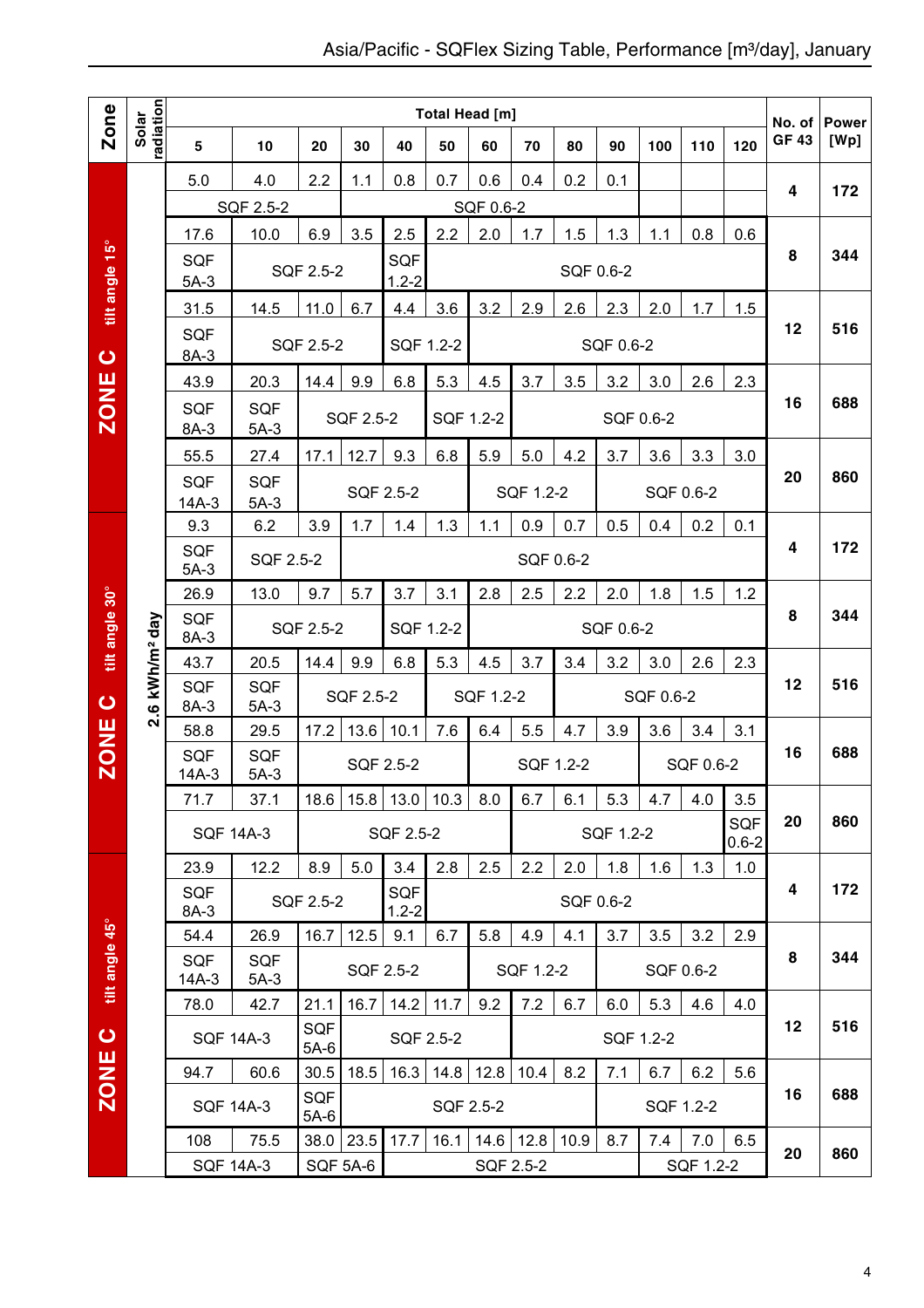## Asia/Pacific - SQFlex Sizing Table, Performance [m3/day], January

|                  |                        |                       |                        |               |           |                         |            | <b>Total Head [m]</b> |           |           |           |           |           |     |                        |                      |
|------------------|------------------------|-----------------------|------------------------|---------------|-----------|-------------------------|------------|-----------------------|-----------|-----------|-----------|-----------|-----------|-----|------------------------|----------------------|
| <b>Zone</b>      | radiation<br>Solar     | 5                     | 10                     | 20            | 30        | 40                      | 50         | 60                    | 70        | 80        | 90        | 100       | 110       | 120 | No. of<br><b>GF 43</b> | <b>Power</b><br>[Wp] |
|                  |                        | 8.2                   | 5.8                    | 3.5           | 1.6       | 1.3                     | 1.1        | 1.0                   | 0.8       | 0.6       | 0.4       | 0.3       | 0.1       |     |                        |                      |
|                  |                        | <b>SQF</b><br>$5A-3$  | <b>SQF 2.5-2</b>       |               |           |                         |            |                       | SQF 0.6-2 |           |           |           |           |     | 4                      | 172                  |
|                  |                        | 25.1                  | 12.7                   | 9.3           | 5.3       | 3.5                     | 2.9        | 2.7                   | 2.4       | 2.1       | 1.8       | 1.6       | 1.4       | 1.1 |                        |                      |
| tilt angle 15°   |                        | <b>SQF</b><br>8A-3    |                        | SQF 2.5-2     |           | <b>SQF</b><br>$1.2 - 2$ |            |                       |           | SQF 0.6-2 |           |           |           |     | 8                      | 344                  |
|                  |                        | 42.3                  | 19.1                   | 13.9          | 9.4       | 6.4                     | 5.0        | 4.2                   | 3.6       | 3.4       | 3.1       | 2.9       | 2.5       | 2.1 |                        |                      |
| $\Omega$         |                        | <b>SQF</b><br>8A-3    | <b>SQF</b><br>$5A-3$   |               | SQF 2.5-2 |                         | SQF 1.2-2  |                       |           |           |           | SQF 0.6-2 |           |     | 12                     | 516                  |
|                  |                        | 57.2                  | 28.3                   | 17.4          | 13.0      | 9.6                     | 7.0        | 6.1                   | 5.2       | 4.4       | 3.8       | 3.6       | 3.3       | 3.1 |                        |                      |
| ZONE <sup></sup> |                        | <b>SQF</b><br>$14A-3$ | <b>SQF</b><br>$5A-3$   |               |           | SQF 2.5-2               |            |                       | SQF 1.2-2 |           |           | SQF 0.6-2 |           |     | 16                     | 688                  |
|                  |                        | 70.5                  | 35.8                   | 19.2          | 15.7      | 12.4                    | 9.8        | 7.4                   | 6.7       | 6.0       | 5.1       | 4.4       | 3.8       | 3.6 |                        |                      |
|                  |                        | <b>SQF</b><br>$14A-3$ | <b>SQF</b><br>$5A-3$   |               |           | SQF 2.5-2               |            |                       |           | SQF 1.2-2 |           |           | SQF 0.6-2 |     | 20                     | 860                  |
|                  |                        | 14.7                  | 8.6                    | 5.8           | 2.7       | 2.0                     | 1.8        | 1.6                   | 1.4       | 1.2       | 1.0       | 0.8       | 0.6       | 0.4 |                        |                      |
|                  |                        | <b>SQF</b><br>$5A-3$  | SQF 2.5-2<br>SQF 0.6-2 |               |           |                         |            |                       |           |           |           |           |           |     | 4                      | 172                  |
|                  |                        | 37.9                  | 16.8                   | 12.7          | 8.3       | 5.5                     | 4.4        | 3.7                   | 3.3       | 3.1       | 2.8       | 2.5       | 2.1       | 1.9 |                        |                      |
| tilt angle 30°   | kWh/m <sup>2</sup> day | <b>SQF</b><br>8A-3    | <b>SQF</b><br>$5A-3$   |               | SQF 2.5-2 |                         | SQF 1.2-2  |                       |           |           | SQF 0.6-2 |           |           |     | 8                      | 344                  |
|                  | $\mathbf{N}$           | 58.0                  | 28.9                   | 17.2          | 13.3      | 9.8                     | 7.3        | 6.3                   | 5.4       | 4.5       | 3.8       | 3.6       | 3.3       | 3.1 |                        |                      |
| $\Omega$         | က                      | <b>SQF</b><br>14A-3   | <b>SQF</b><br>$5A-3$   |               |           | SQF 2.5-2               |            |                       | SQF 1.2-2 |           |           |           | SQF 0.6-2 |     | 12                     | 516                  |
|                  |                        | 74.7                  | 39.4                   | 19.4          | 16.3      | 13.6                    | 10.9       | 8.4                   | 7.0       | 6.4       | 5.7       | 5.0       | 4.3       | 3.7 |                        |                      |
| ZONE <sup></sup> |                        | <b>SQF 14A-3</b>      |                        | SQF<br>$5A-6$ |           | SQF 2.5-2               |            |                       |           |           |           | SQF 1.2-2 |           |     | 16                     | 688                  |
|                  |                        | 87.6                  | 52.2                   | 26.4          | 17.7      |                         |            | 15.6   13.6   11.5    | 8.7       | 7.3       | 6.7       | 6.2       | 5.6       | 5.0 |                        |                      |
|                  |                        |                       | <b>SQF 14A-3</b>       | SQF<br>$5A-6$ |           |                         | SQF 2.5-2  |                       |           |           |           | SQF 1.2-2 |           |     | 20                     | 860                  |
|                  |                        |                       |                        |               |           |                         |            |                       |           |           |           |           |           |     | 4                      | 172                  |
| tilt angle 45°   |                        |                       |                        |               |           |                         |            |                       |           |           |           |           |           |     | 8                      | 344                  |
|                  |                        |                       |                        |               |           |                         | Not actual |                       |           |           |           |           |           |     | 12                     | 516                  |
| $\Omega$<br>ZONE |                        |                       |                        |               |           |                         |            |                       |           |           |           |           |           |     | 16                     | 688                  |
|                  |                        |                       |                        |               |           |                         |            |                       |           |           |           |           |           |     | 20                     | 860                  |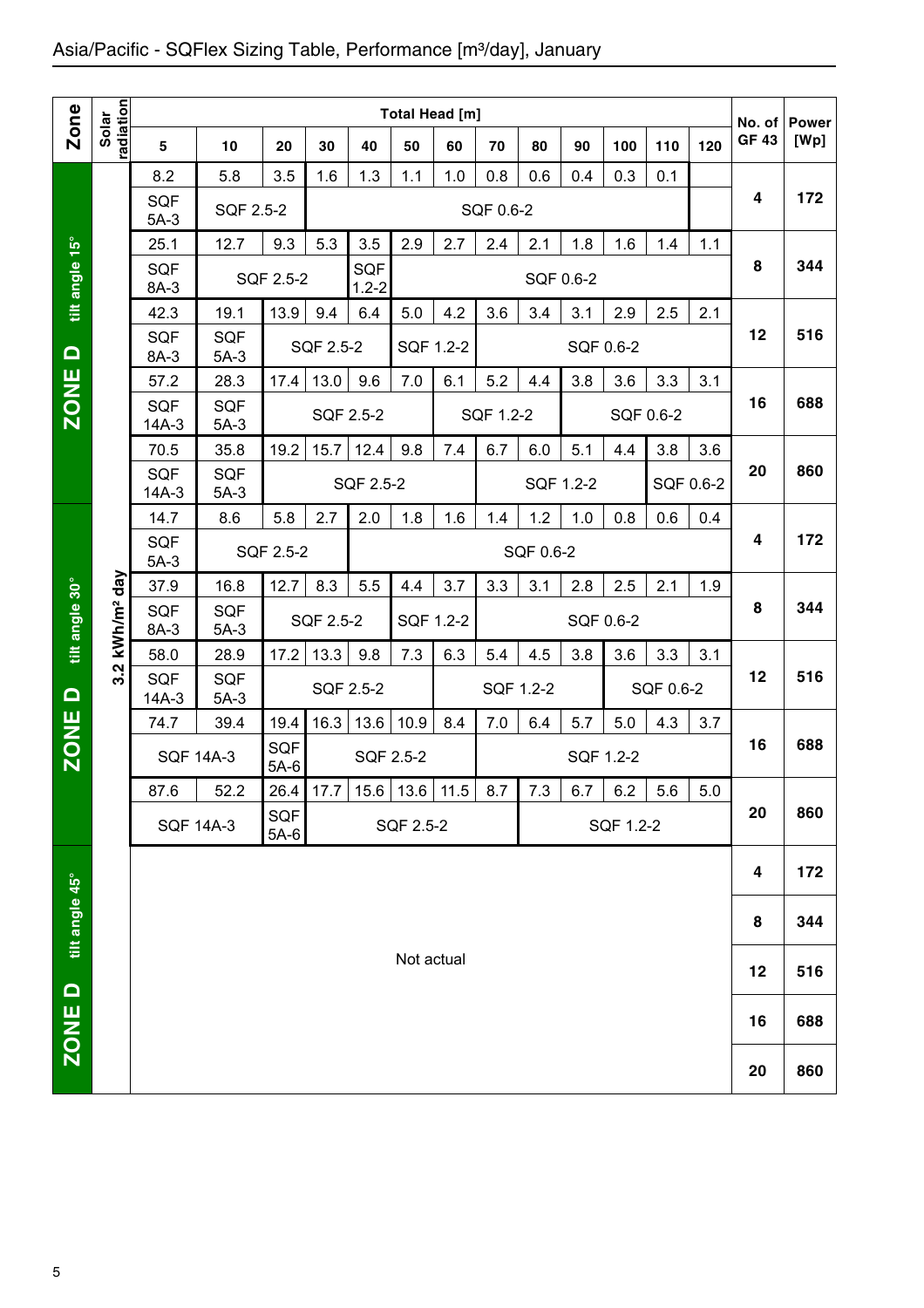|                |                            |                       |                                            |                      |                  |           | <b>Total Head [m]</b>       |           |     |           |           |           |           |           | No. of       | <b>Power</b> |
|----------------|----------------------------|-----------------------|--------------------------------------------|----------------------|------------------|-----------|-----------------------------|-----------|-----|-----------|-----------|-----------|-----------|-----------|--------------|--------------|
| Zone           | radiation<br>Solar         | 5                     | 10                                         | 20                   | 30               | 40        | 50                          | 60        | 70  | 80        | 90        | 100       | 110       | 120       | <b>GF 43</b> | [Wp]         |
|                |                            | 12.3                  | 7.6                                        | 4.9                  | 2.1              | 1.7       | 1.6                         | 1.4       | 1.2 | 1.0       | 0.8       | 0.6       | 0.4       | 0.2       |              |              |
|                |                            | <b>SQF</b><br>$5A-3$  | SQF 2.5-2                                  |                      | SQF<br>$1.2 - 2$ |           |                             |           |     | SQF 0.6-2 |           |           |           |           | 4            | 172          |
|                |                            | 33.5                  | 15.0                                       | 11.5                 | 7.2              | 4.7       | 3.8                         | 3.3       | 3.0 | 2.7       | 2.4       | 2.2       | 1.8       | 1.6       |              |              |
| tilt angle 15° |                            | <b>SQF</b><br>8A-3    |                                            | SQF 2.5-2            |                  | SQF 1.2-2 |                             |           |     |           | SQF 0.6-2 |           |           |           | 8            | 344          |
|                |                            | 52.1                  | 25.6                                       | 16.7                 | 11.9             | 8.6       | 6.4                         | 5.5       | 4.7 | 3.9       | 3.6       | 3.4       | 3.1       | 2.8       |              |              |
| ш              |                            | <b>SQF</b><br>$14A-3$ | <b>SQF</b><br>$5A-3$                       |                      | SQF 2.5-2        |           |                             | SQF 1.2-2 |     |           |           |           | SQF 0.6-2 |           | 12           | 516          |
|                |                            | 69.4                  | 35.3                                       | 19.1                 | 15.5             | 12.2      | 9.5                         | 7.3       | 6.6 | 5.8       | 4.9       | 4.2       | 3.8       | 3.6       |              |              |
| <b>ZONE</b>    |                            | <b>SQF</b><br>$14A-3$ | <b>SQF</b><br>$5A-3$                       |                      |                  | SQF 2.5-2 |                             |           |     | SQF 1.2-2 |           |           |           | SQF 0.6-2 | 16           | 688          |
|                |                            | 82.3                  | 45.5                                       | 23.0                 | 17.5             | 14.9      | 12.6                        | 10.0      | 7.5 | 7.0       | 6.3       | 5.8       | 5.0       | 4.3       |              |              |
|                |                            |                       | <b>SQF 14A-3</b>                           | <b>SQF</b><br>$5A-6$ |                  | SQF 2.5-2 |                             |           |     |           | SQF 1.2-2 |           |           |           | 20           | 860          |
|                |                            | 19.4                  | 10.7                                       | 7.5                  | 3.9              | 2.8       | 2.4                         | 2.1       | 1.8 | 1.6       | 1.4       | 1.2       | 0.9       | 0.7       |              |              |
|                |                            | <b>SQF</b><br>$5A-3$  | SQF<br>SQF 2.5-2<br>SQF 0.6-2<br>$1.2 - 2$ |                      |                  |           |                             |           |     |           |           |           |           |           |              | 172          |
|                |                            | 46.9                  | 22.4                                       | 15.3                 | 10.7             | 7.5       | 5.7                         | 4.9       | 4.0 | 3.6       | 3.4       | 3.2       | 2.8       | 2.5       |              |              |
| tilt angle 30° | 3.8 kWh/m <sup>2</sup> day | <b>SQF</b><br>8A-3    | <b>SQF</b><br>$5A-3$                       |                      | SQF 2.5-2        |           |                             | SQF 1.2-2 |     |           |           | SQF 0.6-2 |           |           | 8            | 344          |
|                |                            | 70.3                  | 35.8                                       | 19.0                 | 15.7             | 12.5      | 9.8                         | 7.5       | 6.7 | 6.0       | 5.1       | 4.4       | 3.8       | 3.6       |              |              |
| ш              |                            | <b>SQF</b><br>$14A-3$ | <b>SQF</b><br>$5A-3$                       |                      |                  | SQF 2.5-2 |                             |           |     |           | SQF 1.2-2 |           |           | SQF 0.6-2 | 12           | 516          |
| <b>ZONE</b>    |                            | 86.9                  | 51.2                                       | 25.8                 | 17.8             | 15.6      | 13.6                        | 11.2      | 8.4 | 7.3       | 6.7       | 6.2       | 5.6       | 4.9       |              |              |
|                |                            |                       | <b>SQF 14A-3</b>                           | <b>SQF</b><br>$5A-6$ |                  |           | SQF 2.5-2                   |           |     |           |           | SQF 1.2-2 |           |           | 16           | 688          |
|                |                            | 100                   | 66.7                                       |                      | 33.4   19.3      |           | $17.0$   15.4   13.7   11.5 |           |     | 9.3       | 7.4       | 7.0       | 6.6       | 6.1       | 20           | 860          |
|                |                            |                       | <b>SQF 14A-3</b>                           |                      | SQF 5A-6         |           |                             | SQF 2.5-2 |     |           |           |           | SQF 1.2-2 |           |              |              |
|                |                            |                       |                                            |                      |                  |           |                             |           |     |           |           |           |           |           | 4            | 172          |
| tilt angle 45° |                            |                       |                                            |                      |                  |           |                             |           |     |           |           |           |           |           | 8            | 344          |
| ш              |                            |                       |                                            |                      |                  |           | Not actual                  |           |     |           |           |           |           |           | 12           | 516          |
| <b>ZONE</b>    |                            |                       |                                            |                      |                  |           |                             |           |     |           |           |           |           |           | 16           | 688          |
|                |                            |                       |                                            |                      |                  |           |                             |           |     |           |           |           |           |           | 20           | 860          |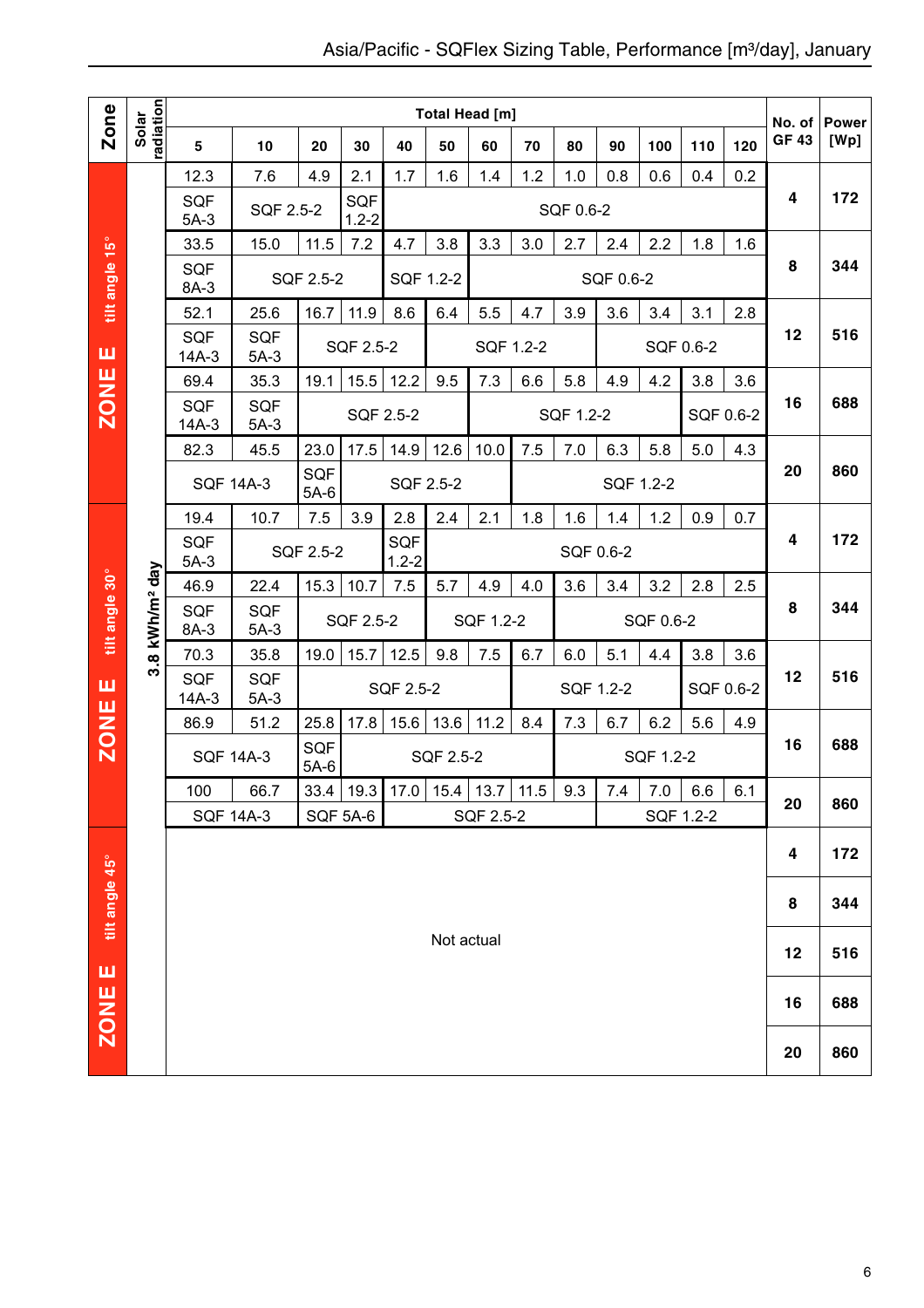## Asia/Pacific - SQFlex Sizing Table, Performance [m<sup>3</sup>/day], January

|                |                        |                       |                      |                      |                  |                  |                  | <b>Total Head [m]</b> |           |           |     |           |           |     |                       |                      |
|----------------|------------------------|-----------------------|----------------------|----------------------|------------------|------------------|------------------|-----------------------|-----------|-----------|-----|-----------|-----------|-----|-----------------------|----------------------|
| <b>Zone</b>    | radiation<br>Solar     | 5                     | 10                   | 20                   | 30               | 40               | 50               | 60                    | 70        | 80        | 90  | 100       | 110       | 120 | No. of<br><b>GF43</b> | <b>Power</b><br>[Wp] |
|                |                        | 15.8                  | 9.3                  | 6.3                  | 3.0              | 2.2              | 2.0              | 1.8                   | 1.5       | 1.3       | 1.1 | 0.9       | 0.6       | 0.5 |                       |                      |
|                |                        | <b>SQF</b><br>$5A-3$  |                      | SQF 2.5-2            |                  |                  |                  |                       |           | SQF 0.6-2 |     |           |           |     | 4                     | 172                  |
|                |                        | 40.9                  | 18.1                 | 13.6                 | 9.0              | 6.0              | 4.8              | 4.0                   | 3.5       | 3.3       | 3.0 | 2.7       | 2.4       | 2.0 |                       |                      |
| tilt angle 15° |                        | <b>SQF</b><br>8A-3    | SQF<br>$5A-3$        |                      | SQF 2.5-2        |                  | SQF 1.2-2        |                       |           |           |     | SQF 0.6-2 |           |     | 8                     | 344                  |
|                |                        | 62.4                  | 31.2                 | 18.4                 | 14.2             | 10.6             | 8.0              | 6.7                   | 5.8       | 5.0       | 4.1 | 3.8       | 3.6       | 3.3 |                       |                      |
| ட              |                        | <b>SQF</b><br>$14A-3$ | <b>SQF</b><br>$5A-3$ |                      | SQF 2.5-2        |                  |                  |                       | SQF 1.2-2 |           |     |           | SQF 0.6-2 |     | 12                    | 516                  |
|                |                        | 79.2                  | 42.3                 | 21.3                 | 17.2             | 14.4             | 11.8             | 9.3                   | 7.4       | 6.8       | 6.1 | 5.4       | 4.6       | 4.0 |                       |                      |
| <b>ZONE</b>    |                        | <b>SQF 14A-3</b>      |                      | <b>SQF</b><br>$5A-6$ |                  | <b>SQF 2.5-2</b> |                  |                       |           |           |     | SQF 1.2-2 |           |     | 16                    | 688                  |
|                |                        | 92.1                  | 57.3                 | 28.6                 | 18.9             | 16.3             | 14.4             | 12.4                  | 9.6       | 7.6       | 7.1 | 6.6       | 6.0       | 5.5 |                       |                      |
|                |                        | <b>SQF 14A-3</b>      |                      | SQF<br>$5A-6$        |                  |                  | <b>SQF 2.5-2</b> |                       |           |           |     | SQF 1.2-2 |           |     | 20                    | 860                  |
|                |                        | 24.2                  | 12.4                 | 9.1                  | 5.1              | 3.4              | 2.8              | 2.6                   | 2.3       | 2.0       | 1.8 | 1.6       | 1.3       | 1.0 |                       |                      |
|                |                        | <b>SQF</b><br>8A-3    |                      | SQF 2.5-2            |                  | SQF<br>$1.2 - 2$ |                  |                       |           | SQF 0.6-2 |     |           |           |     | 4                     | 172                  |
|                |                        | 55.9                  | 27.6                 | 17.3                 | 12.7             | 9.3              | 6.8              | 6.0                   | 5.1       | 4.2       | 3.8 | 3.6       | 3.3       | 3.0 |                       |                      |
| tilt angle 30° | kWh/m <sup>2</sup> day | <b>SQF</b><br>$14A-3$ | <b>SQF</b><br>$5A-3$ |                      | <b>SQF 2.5-2</b> |                  |                  | SQF 1.2-2             |           |           |     | SQF 0.6-2 |           |     | 8                     | 344                  |
|                | $\overline{a}$<br>ਚੰ   | 79.8                  | 42.9                 | 21.6                 | 17.2             | 14.5             | 11.9             | 9.4                   | 7.4       | 6.9       | 6.2 | 5.5       | 4.7       | 4.0 |                       |                      |
| Щ              |                        | <b>SQF 14A-3</b>      |                      | SQF<br>$5A-6$        |                  | SQF 2.5-2        |                  |                       |           |           |     | SQF 1.2-2 |           |     | 12                    | 516                  |
| <b>ZONE</b>    |                        | 96.5                  | 62.5                 | 31.2                 | 19.4             | 16.8             | 15.2             | 13.2                  | 10.7      | 8.3       | 7.3 | 6.9       | 6.4       | 5.8 |                       |                      |
|                |                        | <b>SQF 14A-3</b>      |                      | SQF<br>$5A-6$        |                  |                  | SQF 2.5-2        |                       |           |           |     | SQF 1.2-2 |           |     | 16                    | 688                  |
|                |                        | 111                   | 77.6                 |                      | 38.9 24.1        | 18.4             | 16.6             | $15.0$ 13.2           |           | 11.2      | 8.7 | 7.6       | 7.2       | 6.7 | 20                    | 860                  |
|                |                        | <b>SQF 14A-3</b>      |                      | <b>SQF 5A-6</b>      |                  |                  |                  | SQF 2.5-2             |           |           |     |           | SQF 1.2-2 |     |                       |                      |
|                |                        |                       |                      |                      |                  |                  |                  |                       |           |           |     |           |           |     | 4                     | 172                  |
| tilt angle 45° |                        |                       |                      |                      |                  |                  |                  |                       |           |           |     |           |           |     | 8                     | 344                  |
|                |                        |                       |                      |                      |                  |                  | Not actual       |                       |           |           |     |           |           |     | 12                    | 516                  |
| Щ              |                        |                       |                      |                      |                  |                  |                  |                       |           |           |     |           |           |     | 16                    | 688                  |
| <b>ZONE</b>    |                        |                       |                      |                      |                  |                  |                  |                       |           |           |     |           |           |     | 20                    | 860                  |
|                |                        |                       |                      |                      |                  |                  |                  |                       |           |           |     |           |           |     |                       |                      |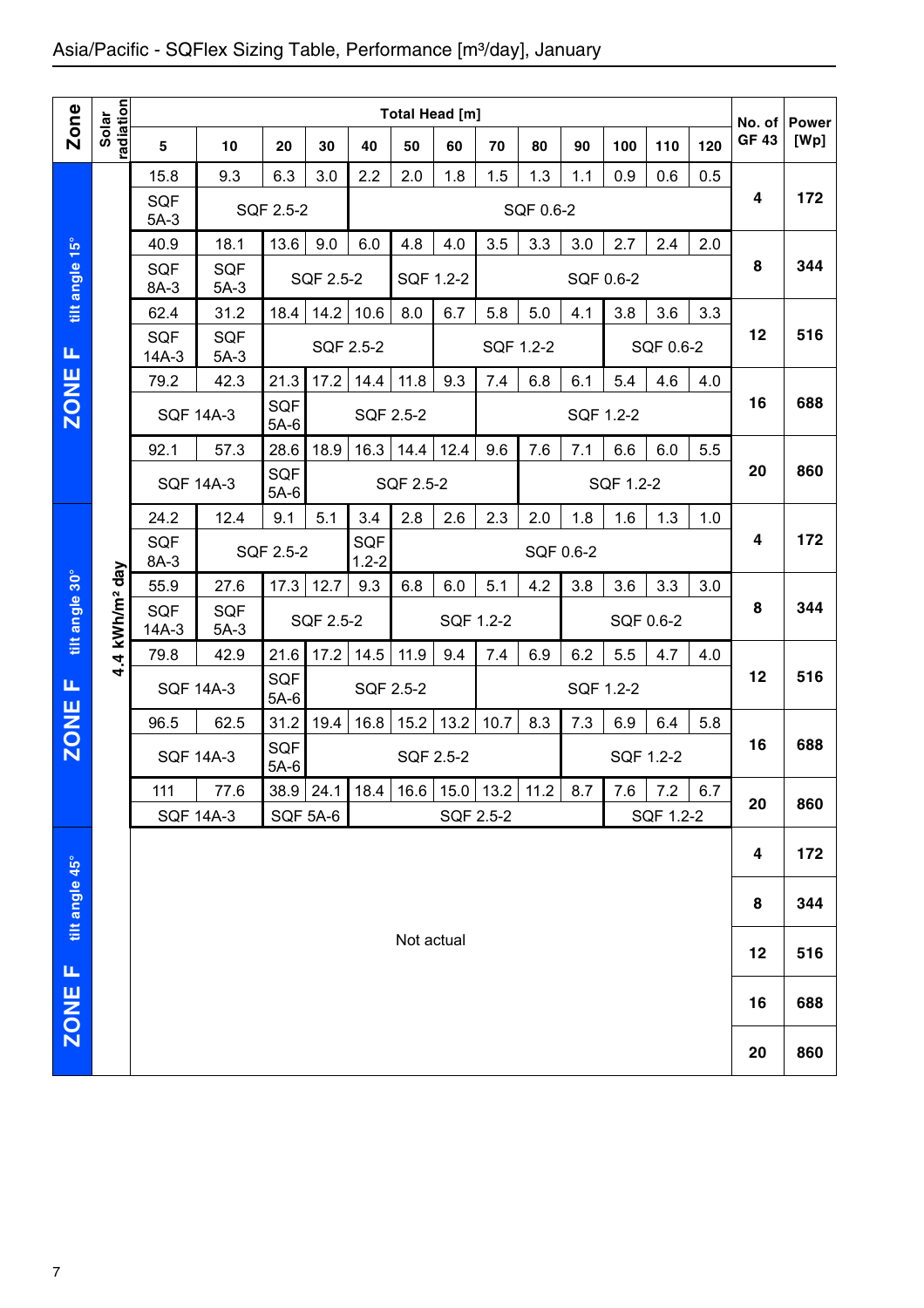|                |                            |                       |                      |                      |               |                  |            | <b>Total Head [m]</b> |                    |           |     |           |           |           | No. of       | <b>Power</b> |
|----------------|----------------------------|-----------------------|----------------------|----------------------|---------------|------------------|------------|-----------------------|--------------------|-----------|-----|-----------|-----------|-----------|--------------|--------------|
| Zone           | radiation<br>Solar         | 5                     | 10                   | 20                   | 30            | 40               | 50         | 60                    | 70                 | 80        | 90  | 100       | 110       | 120       | <b>GF 43</b> | [Wp]         |
|                |                            | 18.9                  | 10.5                 | 7.3                  | 3.7           | 2.6              | 2.3        | 2.1                   | 1.8                | 1.6       | 1.4 | 1.2       | 0.9       | 0.6       |              |              |
|                |                            | <b>SQF</b><br>$5A-3$  |                      | SQF 2.5-2            |               | SQF<br>$1.2 - 2$ |            |                       |                    | SQF 0.6-2 |     |           |           |           | 4            | 172          |
|                |                            | 46.1                  | 21.8                 | 15.2                 | 10.4          | 7.2              | 5.6        | 4.8                   | 3.9                | 3.6       | 3.4 | 3.2       | 2.7       | 2.4       |              |              |
| tilt angle 15° |                            | <b>SQF</b><br>8A-3    | <b>SQF</b><br>$5A-3$ |                      | SQF 2.5-2     |                  |            | SQF 1.2-2             |                    |           |     | SQF 0.6-2 |           |           | 8            | 344          |
|                |                            | 69.6                  | 35.3                 | 19.3                 | 15.6          | 12.2             | 9.5        | 7.3                   | 6.6                | 5.8       | 4.9 | 4.2       | 3.8       | 3.6       |              |              |
| $\sigma$       |                            | <b>SQF</b><br>$14A-3$ | <b>SQF</b><br>$5A-3$ |                      | SQF 2.5-2     |                  |            |                       |                    | SQF 1.2-2 |     |           |           | SQF 0.6-2 | 12           | 516          |
|                |                            | 86.2                  | 50.0                 | 25.1                 | 18.2          | 15.5             | 13.4       | 10.9                  | 8.1                | 7.3       | 6.7 | 6.1       | 5.5       | 4.7       |              |              |
| <b>ZONE</b>    |                            |                       | <b>SQF 14A-3</b>     | <b>SQF</b><br>$5A-6$ |               |                  | SQF 2.5-2  |                       |                    |           |     | SQF 1.2-2 |           |           | 16           | 688          |
|                |                            | 100.0                 | 65.7                 | 32.7                 | 19.7          | 17.3             | 15.5       | 13.7                  | 11.3               | 8.9       | 7.5 | 7.1       | 6.6       | 6.1       |              |              |
|                |                            |                       | <b>SQF 14A-3</b>     | SQF<br>$5A-6$        |               |                  | SQF 2.5-2  |                       |                    |           |     |           | SQF 1.2-2 |           | 20           | 860          |
|                |                            | 28.1                  | 13.5                 | 10.1                 | 5.9           | 3.9              | 3.1        | 2.9                   | 2.6                | 2.3       | 2.0 | 1.8       | 1.5       | 1.3       |              |              |
|                |                            | <b>SQF</b><br>8A-3    |                      | SQF 2.5-2            |               | SQF<br>$1.2 - 2$ |            |                       |                    | SQF 0.6-2 |     |           |           |           | 4            | 172          |
|                |                            | 62.1                  | 30.9                 | 18.6                 | 14.0          | 10.5             | 7.9        | 6.7                   | 5.7                | 4.9       | 4.0 | 3.8       | 3.6       | 3.3       |              |              |
| tilt angle 30° | 4.9 kWh/m <sup>2</sup> day | SQF<br>$14A-3$        | <b>SQF</b><br>$5A-3$ |                      |               | SQF 2.5-2        |            |                       | SQF 1.2-2          |           |     |           | SQF 0.6-2 |           | 8            | 344          |
|                |                            | 85.7                  | 49.3                 | 24.7                 | 18.3          | 15.6             | 13.3       | 10.7                  | 7.9                | 7.4       | 6.7 | 6.1       | 5.4       | 4.6       |              |              |
| $\sigma$       |                            | <b>SQF 14A-3</b>      |                      | SQF<br>$5A-6$        |               |                  | SQF 2.5-2  |                       |                    |           |     | SQF 1.2-2 |           |           | 12           | 516          |
|                |                            | 104                   | 69.6                 | 34.6                 | 20.2          | 17.9             | 16.0       | 14.3                  | 12.0               | 9.7       | 7.8 | 7.3       | 6.9       | 6.4       |              |              |
| <b>ZONE</b>    |                            |                       | <b>SQF 14A-3</b>     | SQF<br>$5A-6$        |               |                  |            | SQF 2.5-2             |                    |           |     |           | SQF 1.2-2 |           | 16           | 688          |
|                |                            | 119                   | 83.8                 |                      | $41.9$   26.8 | 19.3             | 17.6       |                       | 15.8   14.0   12.3 |           | 9.9 | 7.9       | 7.6       | 7.2       | 20           | 860          |
|                |                            |                       | <b>SQF 14A-3</b>     |                      | SQF 5A-6      |                  |            | SQF 2.5-2             |                    |           |     |           | SQF 1.2-2 |           |              |              |
|                |                            |                       |                      |                      |               |                  |            |                       |                    |           |     |           |           |           | 4            | 172          |
| tilt angle 45° |                            |                       |                      |                      |               |                  |            |                       |                    |           |     |           |           |           | 8            | 344          |
|                |                            |                       |                      |                      |               |                  | Not actual |                       |                    |           |     |           |           |           | 12           | 516          |
| ZONE G         |                            |                       |                      |                      |               |                  |            |                       |                    |           |     |           |           |           | 16           | 688          |
|                |                            |                       |                      |                      |               |                  |            |                       |                    |           |     |           |           |           | 20           | 860          |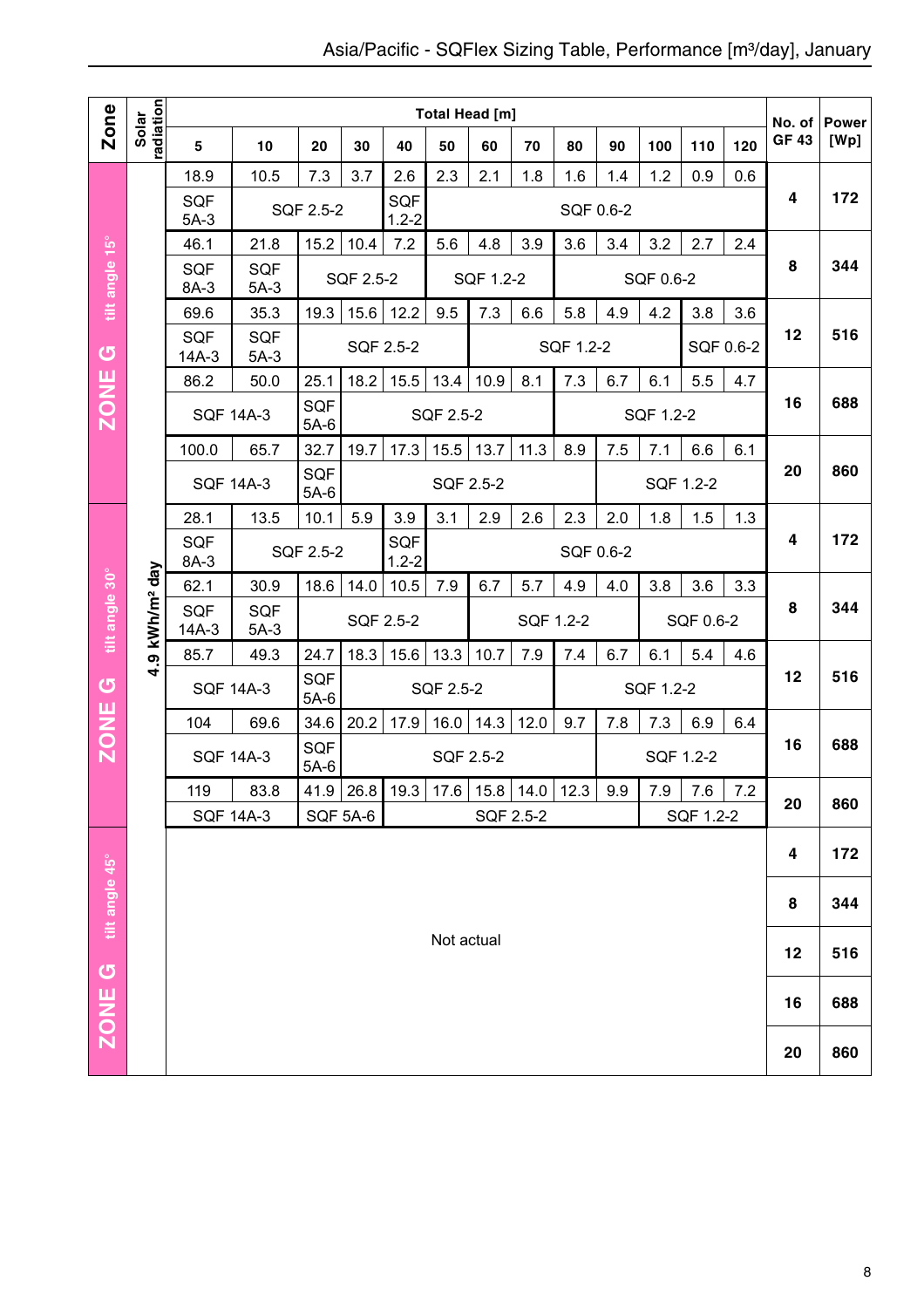## Asia/Pacific - SQFlex Sizing Table, Performance [m<sup>3</sup>/day], January

|                |                        |                      |                      |                      |                 |                         | Total Head [m] |           |           |           |           |           |           |                         |                        |                      |
|----------------|------------------------|----------------------|----------------------|----------------------|-----------------|-------------------------|----------------|-----------|-----------|-----------|-----------|-----------|-----------|-------------------------|------------------------|----------------------|
| Zone           | Solar<br>radiation     | 5                    | 10                   | 20                   | 30              | 40                      | 50             | 60        | 70        | 80        | 90        | 100       | 110       | 120                     | No. of<br><b>GF 43</b> | <b>Power</b><br>[Wp] |
|                |                        | 22.2                 | 11.8                 | 8.5                  | 4.5             | 3.1                     | 2.7            | 2.4       | 2.1       | 1.9       | 1.6       | 1.4       | 1.1       | 0.9                     |                        |                      |
|                |                        | <b>SQF</b><br>$5A-3$ |                      | SQF 2.5-2            |                 | <b>SQF</b><br>$1.2 - 2$ |                |           |           | SQF 0.6-2 |           |           |           |                         | 4                      | 172                  |
|                |                        | 52.4                 | 25.7                 | 16.9                 | 11.9            | 8.6                     | 6.4            | 5.5       | 4.7       | 3.9       | 3.7       | 3.5       | 3.2       | 2.8                     |                        |                      |
| tilt angle 15° |                        | SQF<br>$14A-3$       | <b>SQF</b><br>$5A-3$ |                      | SQF 2.5-2       |                         |                | SQF 1.2-2 |           |           |           | SQF 0.6-2 |           |                         | 8                      | 344                  |
|                |                        | 76.7                 | 39.2                 | 20.4                 | 17.0            | 13.9                    | 11.1           | 8.6       | 7.2       | 6.6       | 5.8       | 5.1       | 4.3       | 3.8                     |                        |                      |
| x,             |                        | <b>SQF 14A-3</b>     |                      |                      |                 | SQF 2.5-2               |                |           |           |           | SQF 1.2-2 |           |           | <b>SQF</b><br>$0.6 - 2$ | 12                     | 516                  |
| <b>ZONE</b>    |                        | 93.4                 | 58.6                 | 29.1                 | 19.3            | 16.6                    | 14.7           | 12.6      | 9.8       | 7.7       | 7.2       | 6.8       | 6.2       | 5.6                     |                        |                      |
|                |                        | <b>SQF 14A-3</b>     |                      | SQF<br>$5A-6$        |                 |                         | SQF 2.5-2      |           |           |           |           | SQF 1.2-2 |           |                         | 16                     | 688                  |
|                |                        | 109                  | 74.2                 | 37.0                 | 22.4            | 18.4                    | 16.3           | 14.8      | 12.6      | 10.7      | 8.0       | 7.5       | 7.1       | 6.6                     | 20                     | 860                  |
|                |                        | <b>SQF 14A-3</b>     |                      | <b>SQF 5A-6</b>      |                 |                         |                | SQF 2.5-2 |           |           |           |           | SQF 1.2-2 |                         |                        |                      |
|                |                        | 31.1                 | 14.7                 | 10.9                 | 6.6             | 4.3                     | 3.5            | 3.1       | 2.8       | 2.5       | 2.3       | 2.0       | 1.7       | 1.4                     |                        |                      |
|                |                        | <b>SQF</b><br>8A-3   |                      | SQF 2.5-2            |                 | SQF 1.2-2               |                |           |           |           | SQF 0.6-2 |           |           |                         | 4                      | 172                  |
|                |                        | 66.9                 | 33.5                 | 19.6                 | 15.3            | 11.4                    | 8.8            | 7.2       | 6.3       | 5.4       | 4.5       | 4.0       | 3.8       | 3.5                     |                        |                      |
| tilt angle 30° | kWh/m <sup>2</sup> day | SQF<br>$14A-3$       | <b>SQF</b><br>$5A-3$ |                      |                 | SQF 2.5-2               |                |           | SQF 1.2-2 |           |           |           | SQF 0.6-2 |                         | 8                      | 344                  |
|                | <u> ၊ ဂ</u>            | 91.9                 | 54.8                 | 27.1                 | 19.4            | 16.8                    | 14.4           | 11.8      | 8.9       | 7.7       | 7.2       | 6.6       | 6.0       | 5.2                     |                        |                      |
| œ              | <u>ທ</u>               | <b>SQF 14A-3</b>     |                      | <b>SQF</b><br>$5A-6$ |                 |                         | SQF 2.5-2      |           |           |           |           | SQF 1.2-2 |           |                         | 12                     | 516                  |
| <b>ZONE</b>    |                        | 112                  | 75.2                 | 37.3                 | 22.4            | 19.0                    | 17.0           | 15.1      | 12.9      | 10.7      | 8.2       | 7.7       | 7.3       | 6.8                     | 16                     | 688                  |
|                |                        | <b>SQF 14A-3</b>     |                      | <b>SQF 5A-6</b>      |                 |                         |                | SQF 2.5-2 |           |           |           | SQF 1.2-2 |           |                         |                        |                      |
|                |                        | 127                  | 88.6                 | 44.9                 | 28.9            | 20.2                    | 18.6           | 16.9      | 14.8      | 13.2      | 10.9      | 8.3       | 7.9       | 7.5                     | 20                     | 860                  |
|                |                        | <b>SQF 14A-3</b>     |                      |                      | <b>SQF 5A-6</b> |                         |                | SQF 2.5-2 |           |           |           |           | SQF 1.2-2 |                         |                        |                      |
|                |                        |                      |                      |                      |                 |                         |                |           |           |           |           |           |           |                         | 4                      | 172                  |
| tilt angle 45° |                        |                      |                      |                      |                 |                         |                |           |           |           |           |           |           |                         | 8                      | 344                  |
|                |                        |                      |                      |                      |                 |                         | Not actual     |           |           |           |           |           |           |                         | 12                     | 516                  |
|                |                        |                      |                      |                      |                 |                         |                |           |           |           |           |           |           |                         |                        |                      |
| ZONE H         |                        |                      |                      |                      |                 |                         |                |           |           |           |           |           |           |                         | 16                     | 688                  |
|                |                        |                      |                      |                      |                 |                         |                |           |           |           |           |           |           |                         | 20                     | 860                  |